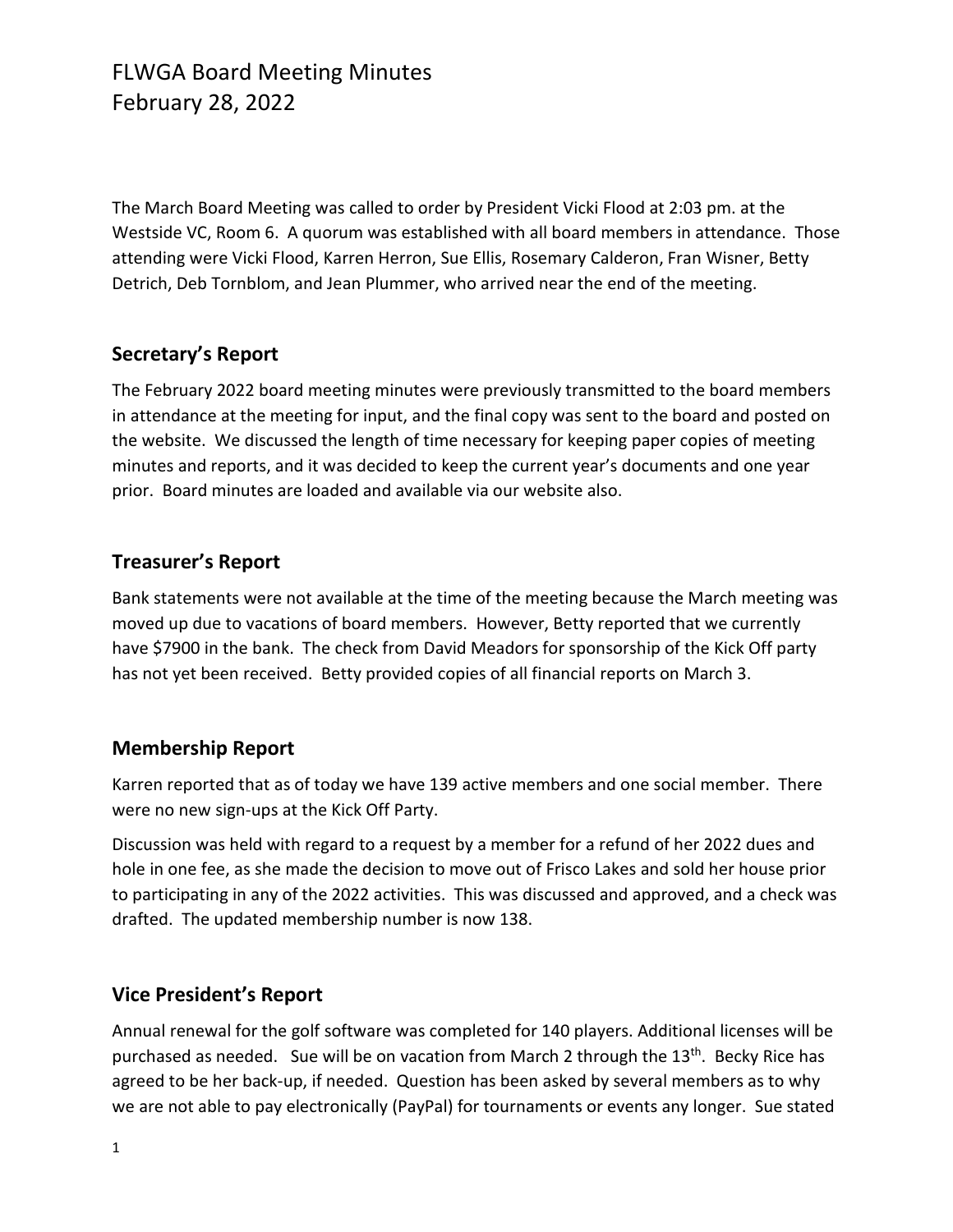# FLWGA Board Meeting Minutes February 28, 2022

that this is a software issue and the provider has stated that they are working to be able to offer this service in the future. At this time, however, payments will need to be delivered to whoever is designated by the committee planning the event.

### **Social Director's Report**

Jean reported that there were 94 members signed up for the Kick-Off party, with 7 no shows. There were a few guests (potential members) brought by members but there was not a count done. No additional sign-ups occurred during the party. Budget: \$2700 (including sponsorship donation from David Meadors), spent \$2,146.72. Balance will be rolled to socials this summer.

Discussed comments received after the party, both positive and negative. Consensus was that this was a fun mixer. We did receive some negative feedback on the quality and quantity of food from this vendor.

No additional events have been planned at this time. Jean will be out of town for the next two meetings but will send written reports from her committee.

## **Golf Directors Report**

The Kick-off Party presentation included introductions of new Coordinators, explanation of importance of handicaps and directions on how to use the Ringer Cards. Putters were marked for gimmes.

The Opening Day Scramble is ready to go with box lunches for the luncheon. Elizabeth Grubb and her committee have left no stone unturned while planning every little detail of this fun MARCH MADNESS…A SCRAMBLE WITH A TWIST. Becky Rice has prepared all the pairings and scorecards. Rosemary sent the pairings to the clubhouse and prepared the scramble instructions for the team captains.

Debbie Ahlgren and her committee are already planning the new SURPRISE PARTNER TOURNAMENT to be held on April 6<sup>th</sup>.

Rosemary has been in communication with Tyler Provence, Frisco Lakes Golf Course Event Manager, trying to pin down menus and prices for our various events. Our lunch budget is between \$16 and \$20, including tax and tip. With the new owners taking over soon, we have no idea what changes are in store for future fees and charges.

Judy Merritt informed Rosemary that Joe Washburn will be a \$1000 sponsor for the Wildflower Cup Tournament to be held on May 4. Jean Brown and Won Kim will be the coordinators for this event, and they have already met to begin the planning. Only actual Wildflower Cup players will be invited to the after-party that evening.